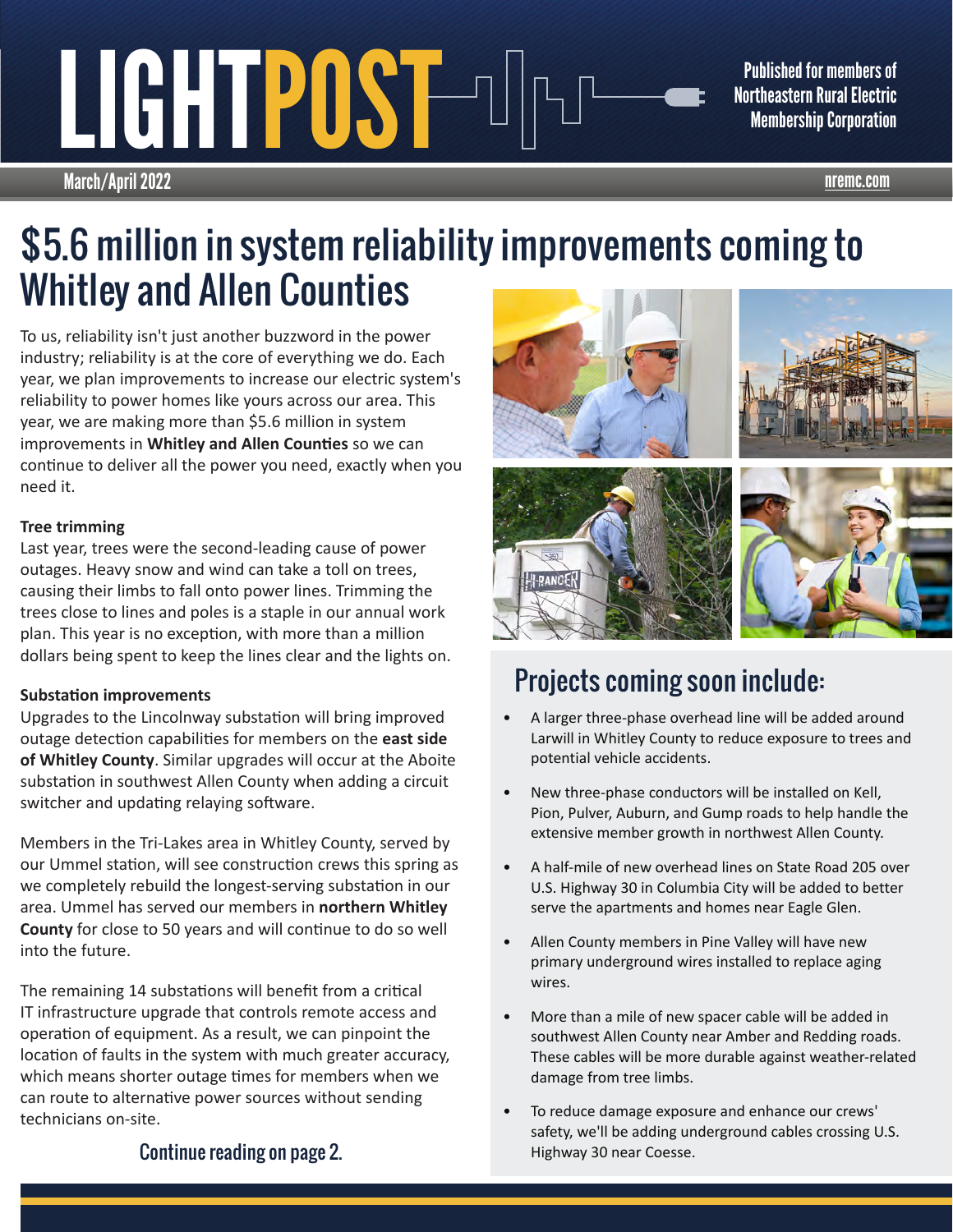# POWERING UP

The average pole replacement takes 3 - 4 hours under favorable conditions.

## "What is taking so long to get my power back on?"

Have you ever wondered what factors go into restoring your power? Or maybe you've asked the age-old question of, "what is taking so long to get my power back?"

A pole may need to be replaced for various reasons, including vehicle accidents, storms, or failure to pass inspection. There are more than 30,000 poles throughout our system, and each pole replacement is different. It's much more than just digging a hole and sliding a new pole in the ground.

Here's what typically goes into an emergency after-hours pole replacement caused by a vehicle accident:

First, we'll be notified of a power outage by our monitoring system. Then, we'll dispatch lineworkers to visit the pole and assess the damage. Depending on the location or weather conditions, this part may take 30 minutes to an hour.

The first person on the scene will immediately ensure the location is safe for emergency personnel to approach the vehicle and the people in it. Next, they'll wait for a tow truck to arrive to remove the automobile.

Then, if the pole needs replaced, they'll de-energize the line following established safety procedures. Next, they will call for a crew of three or four others to come with a bucket truck and a new pole.

When the entire crew arrives with the needed equipment, they will begin setting a new pole, removing equipment from the broken pole, and attaching it to the new pole.

Poles are buried around six feet in the ground. The buried part of the broken pole will be pulled out with the hydraulic lift on a truck. Sometimes it's necessary to dig a new hole. Once all equipment is back in place, the protective gear is removed, and an all-clear is given, the power will be restored.

The average pole replacement could take up to 3 - 4 hours under favorable conditions but could take longer depending on the weather or unforeseen circumstances. Our crews work as quickly and safely as possible to get your power restored.

#### Cooperation among cooperatives

When a large storm devastates an entire region, co-ops are called in from all over the country to help with the restoration process.

A couple of months ago, NREMC sent a crew to Virginia to help with their weeklong restoration efforts after Winter Storm Frida caused



*Above: A NREMC crew helps bring back the power in Virginia*

95,000 people to lose power. Assisting other co-ops is one of our founding principles. If a storm caused severe damage to our area, we know we'd have hundreds of lineworkers headed our way too.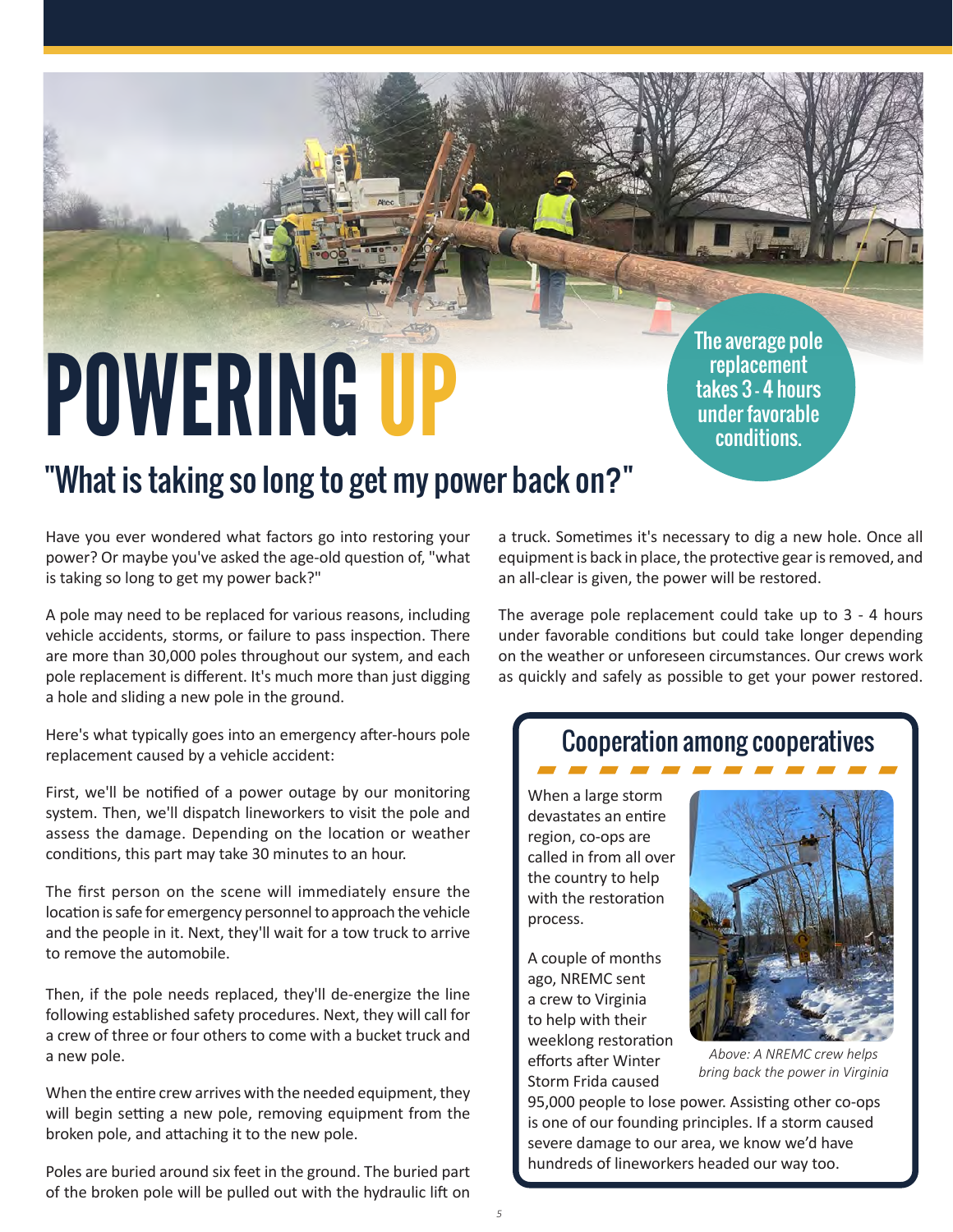## DID YOU KNOW? **NIES A MONTH** IN OUR COMMUNITY **FOR JUST** YOU CAN MAKE ADIFFERENCE

#### HOW IT WORKS



**You can choose to round up your monthly NREMC bill to the SIGN UP** nearest dollar every month.



**Donations from you and other members are collected and placed in a trust. Then, a group of members, like you, that make up the Operation Round Up Board decide which organizations receive funding quarterly.**



**Because of these generous donations, organizations throughout northern** 

**Indiana can operate programs to benefit our communities.** 

**Local nonprofit organizations can apply for funding at nremc.com/funding.**



Learn more at nremc.com/roundup.



System reliability improvements (Continued from cover)

#### **Animal guards**

Believe it or not, some of the most significant outages in 2021 were due to the smallest culprits, mice. Unknowingly, mice will encounter energized parts of the equipment as they're scurrying through the



smallest spaces in our switchgear boxes. This unfortunate end to their lives can cause power outages for our members. As a result, we've been installing new animal guards on all high-risk underground facilities to reduce the potential of outages.

#### **Pole inspections**

On top of these improvements, we've started inspecting the first of 2,000 utility poles and 200 backyard transformers across the six counties we serve to ensure our members do not have interruptions in their service due to aging poles.

These investments into equipment and technology are just some of the ways we can continue to deliver unmatched reliability to our members. The future is bright for the members of NREMC.



## National Work Zone Awareness Week is April 11 - 15

The safety of our crews is one of our top priorities, and you can help. Give our crews lots of room. If you see emergency vehicles, tow trucks, line trucks, construction workers, or even someone on the side of the road working on their broken-down car, slow down and move over. It's the law. Thank you for doing your part to help send our crews home safely to their families each day.

or scan me

2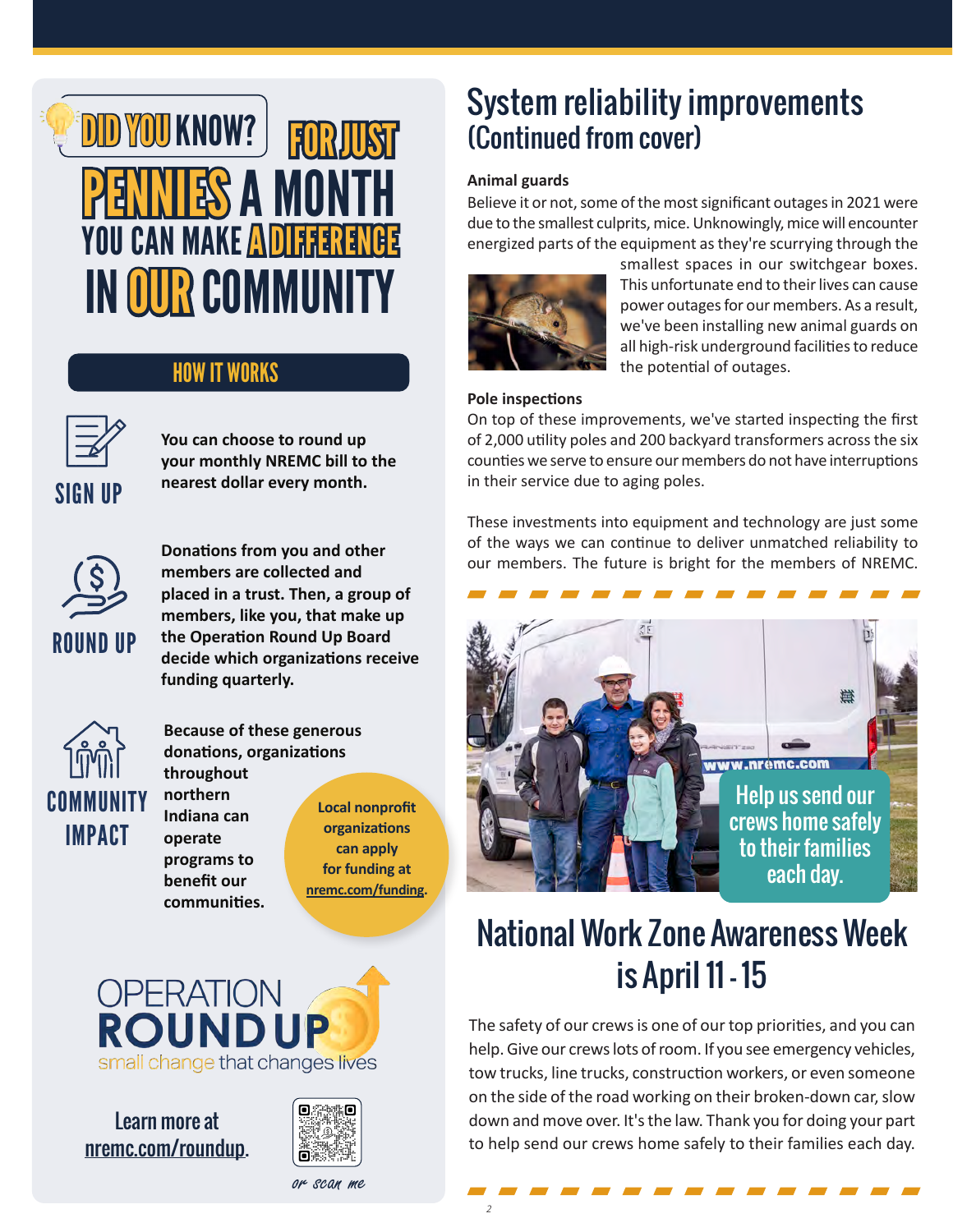

## amazon smart thermostat

## "Alexa, turn down my thermostat."

#### Amazon partnered with Honeywell to make a new smart thermostat, but how does it compare?

There are reportedly 40 million Alexa users in the United States. So if it's already helping you with other everyday tasks, why not have it help control the heating and cooling of your home? Last fall, Amazon launched a smart thermostat for a fraction of the cost of most smart thermostats on the market. We've looked into this new thermostat and wanted to share the latest way to help you save money.

#### **COMPARE & SAVE**

**Amazon Smart Thermostat - \$59.99 Google Nest Learning Thermostat 3rd Gen - \$227 Honeywell T10 Pro Smart Thermostat - \$179 Google Nest Thermostat E - \$128**



**Control your thermostat from anywhere** right from your phone in the Alexa app.



Track and analyze your energy usage to **save even more** on your monthly electric bill.



This thermostat was **designed for DIY.**  Alexa will walk you through the easy steps for installation, and you'll be ready to go!

## Enroll your thermostat in our Peak Thermostat Program and get a \$100 bill credit plus \$50 annually



Last spring, we launched a new rewards program to lower energy use during peak times to reduce demand and stress on the electric grid. When we heard that Amazon was releasing their smart thermostat, we knew we had to add this as an option for our members immediately in addition to the Google and Honeywell thermostats currently offered.

Members can save up to 15% on their energy bill each month by installing a smart thermostat and enrolling in our program. Plus, you'll get a \$100 bill credit the first year and \$50 every additional year you stay in the program. For full details and to enroll, scan the QR code above or visit nremc.com/peak.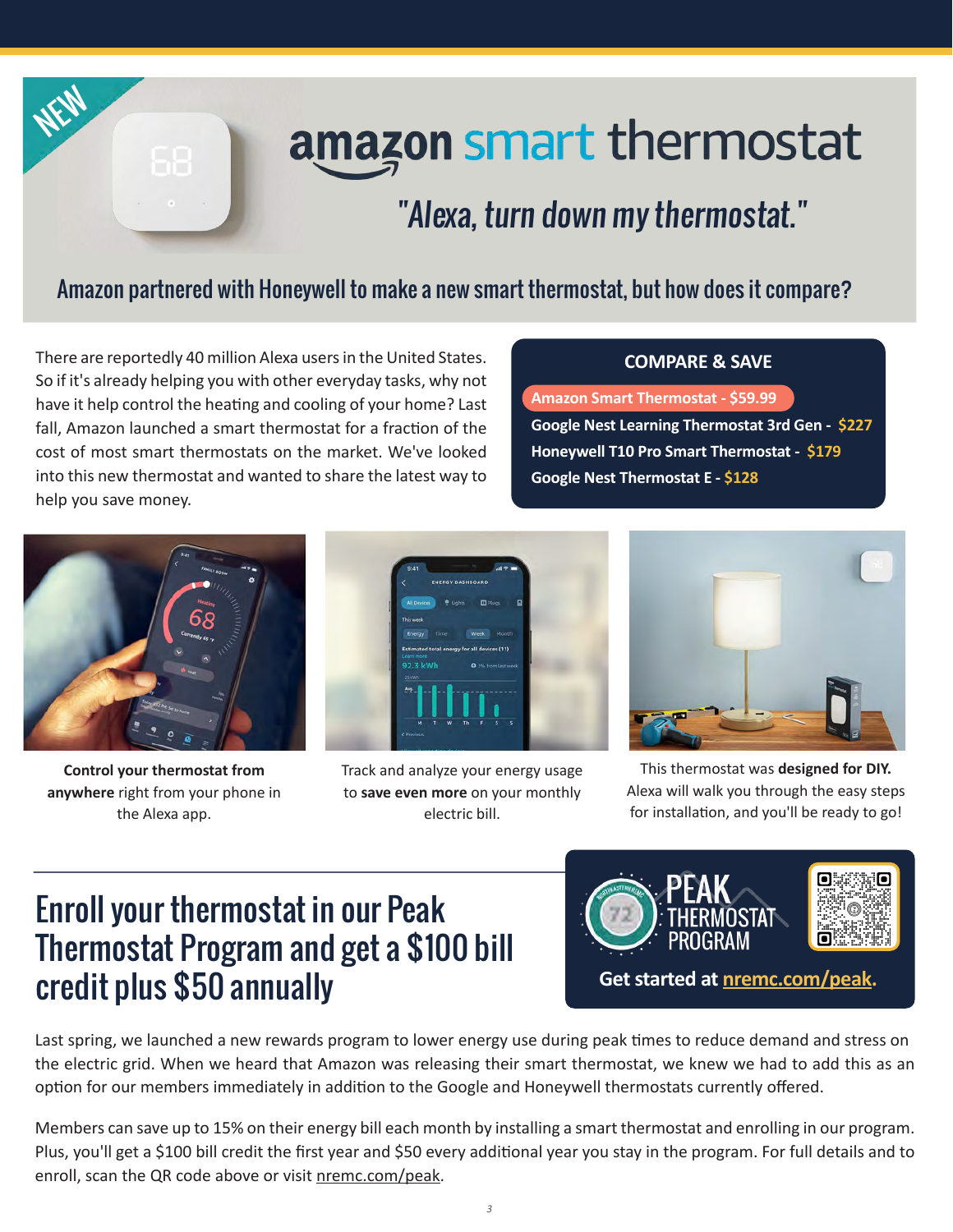## How often should you really change your filter?

Put simply, it depends. Here are a few factors to consider:

- A large house is circulating more air, which means the filter should be changed more often than in a smaller house.
- Pet fur and dander will clog up the filter quickly if you have pets. You will need to change the filter more often than someone without fluffy friends.
- You may need to change your filter more often if someone in your household has allergies.
- If you can't remember the last time you changed your furnace filter, that's a good indication that it's time.

**For more energy savings tips, go to nremc.com/blog.**

## Make a difference by serving on the board of directors



Northeastern's service area is divided into nine districts. Members are given the opportunity to select a representative from their area to serve on the board of directors. Every year, three board positions are up for grabs.

This year, districts 5, 6, and 7 are open. This includes the Aboite area in southwest Fort Wayne, the Tri-Lakes area and north of Columbia City, and the rural area around Churubusco.

For a complete list of requirements, potential duties, and more about the election process, visit our website.

Applications will be accepted March 24 - May 7.

**Learn more at nremc.com/election.**

#### What does a board member do?

The board of directors is the governing body of the organization. The board sets policies and strategic direction.

#### Who is the ideal candidate?

We're looking for someone passionate about our mission and the community we serve. This person also has a business background and is interested in learning about the economic operation of the co-op.

#### What is the time commitment?

Directors are expected to attend all board meetings, committee meetings, and educational seminars throughout the year.



#### The passing of Curt Irven

Curt Irven, who retired from NREMC in 2013, passed away recently. His impact at NREMC will not be forgotten by the many people he worked with and mentored during his 43 year career. We send our condolences to his family.



**Curt Irven 1949 - 2022**

#### Closed on Good Friday

Please note that our office will be closed on

#### **Friday, April 15**

Don't forget that you can always access your account online 24/7 at nremc.com.

### Contact Us

memberservices@nremc.com

888-413-6111 nremc.com

Call 811 before you dig!